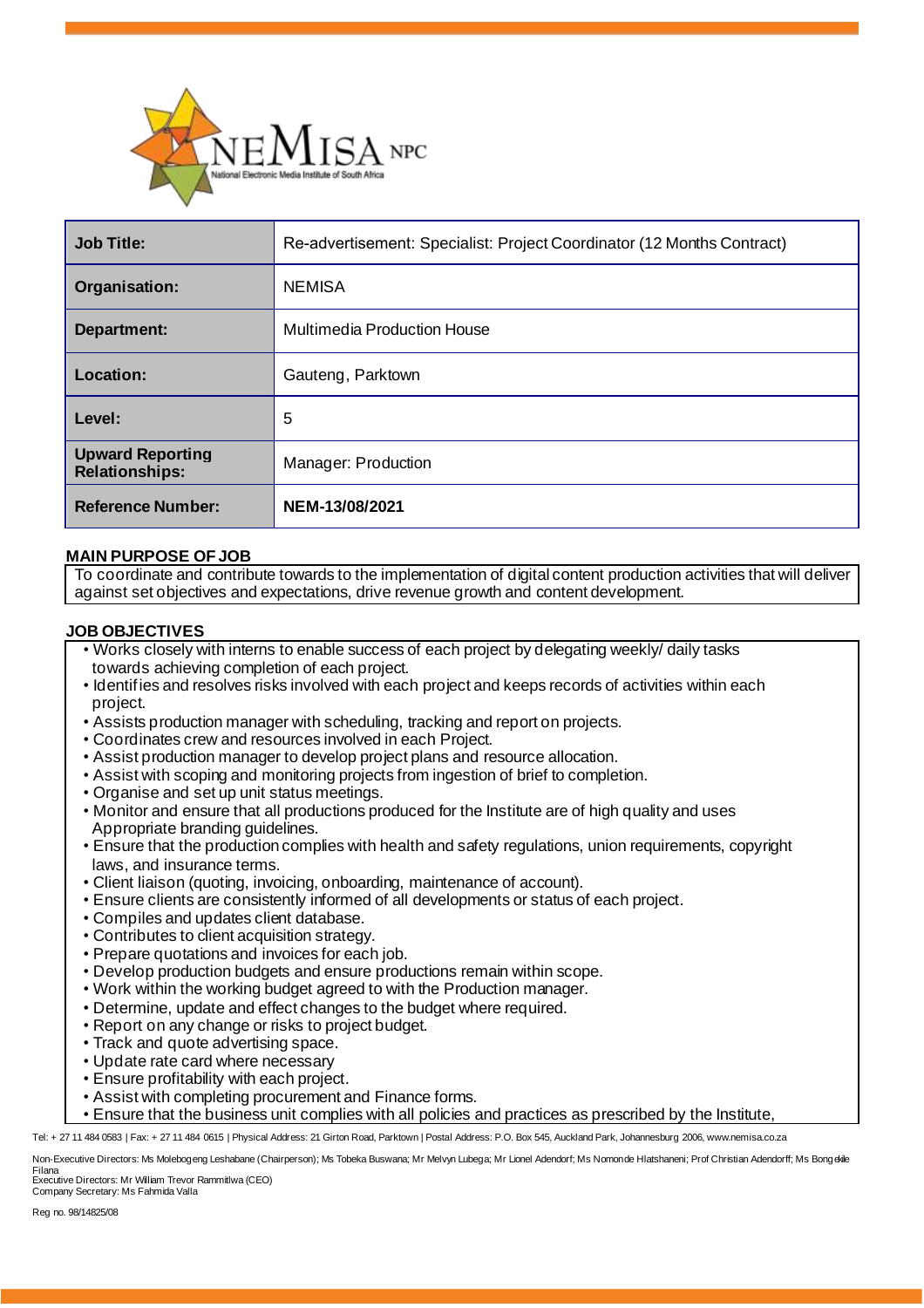and relevant legislation.

- Monitor performance of the OTT platform.
- Schedule online and social media campaigns
- Track advertising space requests from clients.
- Report using the below platforms: Google analytics, AdSense, HubSpot and Others.

# **Education: Formal Qualifications**

*Education involves the acquisition of knowledge and skills through learning where subject matter is imparted systematically. Formal qualifications are obtained by studying at formal institutions e.g. universities, Technikons, colleges, etc.*

| <b>Level of Education:</b> | Minimum: |                                     |         |    |       | Ideal:    |                                     |        |      |       |
|----------------------------|----------|-------------------------------------|---------|----|-------|-----------|-------------------------------------|--------|------|-------|
|                            |          | National                            | Diploma | ın | Media | $\bullet$ | Bachelor's                          | Dearee | - in | Media |
|                            |          | Production or similar or equivalent |         |    |       |           | Production or similar or equivalent |        |      |       |
|                            |          |                                     |         |    |       |           |                                     |        |      |       |

## **Job related Work Experience**

*Experience is obtained through opportunities for exposure and practice at work. It includes all working experience that has some bearing on the job and is not restricted to the current organisation. Supervised on-thejob training, internships and learnerships are incorporated within this category.*

# **Minimum:**

- Proven work experience within digital media
- 2-3 years' experience in project coordination

#### **Ideal:**

• 4 years' experience in project coordination.

# **Job related Knowledge**

*Job-related knowledge is typically gained through formal or informal training programs (these exclude programs through which Formal Qualifications are attained). It includes knowledge of facts, data and information and understanding the rationale behind models, theories and principles.*

- Knowledge and understanding of production methods, technology and best practices
- Knowledge of suitable venues and locations for production
- Knowledge of general concepts of advertising
- Knowledge of Project coordination techniques
- Client services knowledge required

## **Job related skills**

*Job-related skills are typically gained through formal or informal training programs. (This exclude programs through which Formal Qualifications are attained. Skills refer to how to do things. They are demonstrated in the application of techniques and procedure.*

- Computer literate (MS Office)
- Project coordinating software (Microsoft planner, Monday.com and MS Teams
- Mailers
- Analytical thinking
- Excellent verbal and written communication skills
- Presentation skills for the pitching of production ideas and projects
- Negotiation skills

# **Important note:**

- Please email through comprehensive CV and certified copies of Qualifications/Supporting documents to: **[specialistprojectcoordinator@nemisa.co.za](mailto:specialistprojectcoordinator@nemisa.co.za)**
- If you do not hear from us within one week of the closing date, please regard your application as unsuccessful.
- Preference will be given to historically disadvantaged applicants.